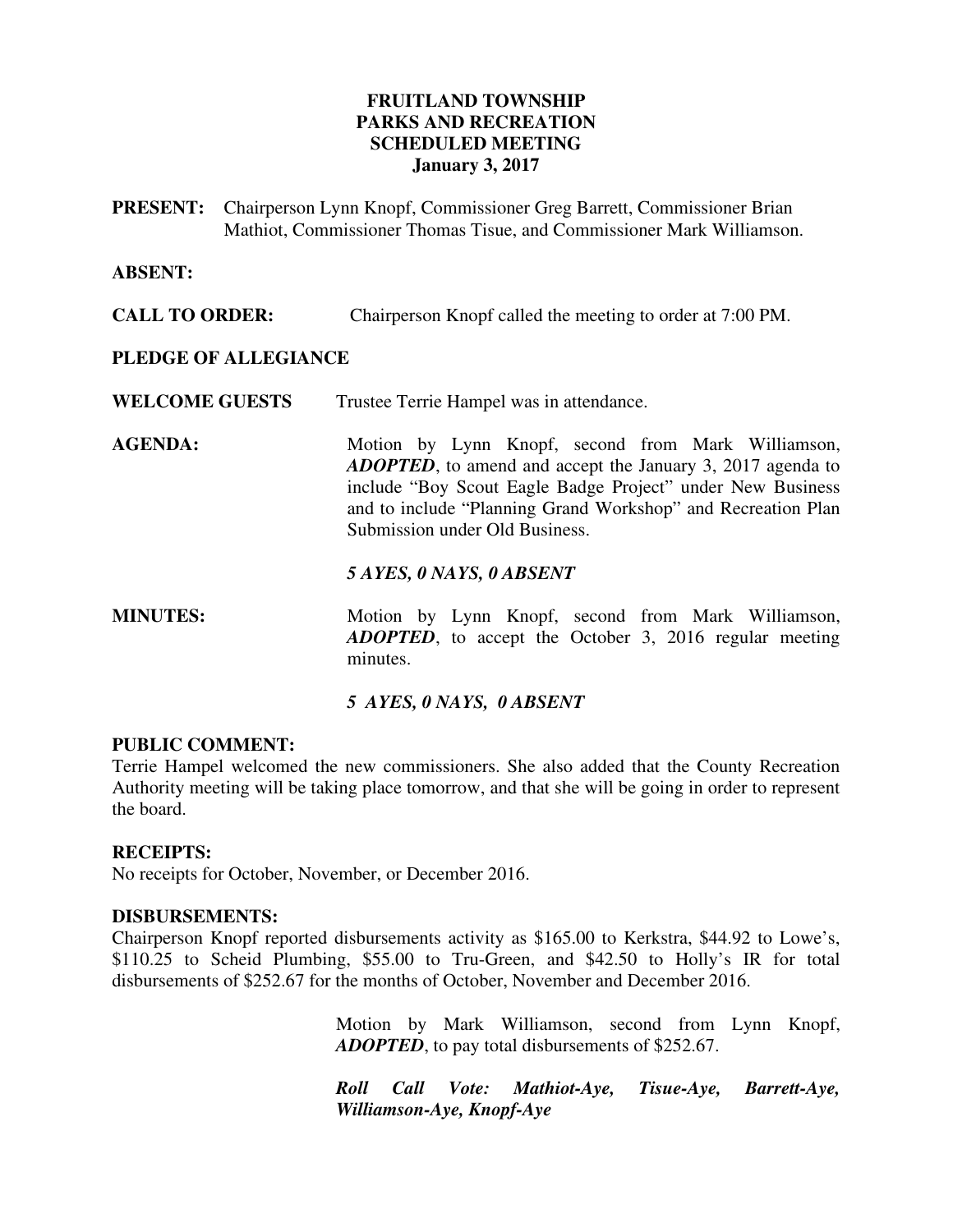# **NEW BUSINESS:**

## **1. Introduction of New Members**

Chairperson Knopf stated that she included this in the agenda so that everyone could give a little background of who they are, and what interested them in joining the Parks and Recreation Commission.

Commissioner Mathiot stated that he has been a resident of the township for 17 years. He added that he helped with the Scenic Road re-work project, as well as the McMillan Road end project. He said that what interested him in joining the board is what can be done within the township.

Commissioner Tisue stated that he has been a resident for 11 years. He added that he is an environmental chemist, and his interest and concern is keeping our environment healthy.

Commissioner Barrett stated that he has been a resident for 16 years. His interests include getting a bike path placed on Scenic Drive, a disk golf course, and keeping the ball field going at Nestrom Road Park.

Commissioner Williamson stated that he has been a resident for 24 years. He added that he came onto the commission last January and plans to stay committed to it. His motivation to be a member is to improve Fruitland Township the best way he can. His interests include Nestrom Road Park, Marcus Park and Duck Lake Road Park.

Chairperson Knopf stated that she has been spending her summers on Duck Lake since 1990, and has been a resident for quite some time. She added that she initially ran for Township Trustee, and once she was defeated, she was approached about a vacancy on the Parks and Recreation Commission. Knopf stated that she started as a commissioner, and has been the Chairperson for approximately a year.

# **2. Vice Chair Vacancy**

Chairperson Knopf stated that there is a vacancy of the Vice Chair position on the Commission, and that it needs to be voted on.

> Motion by Greg Barrett, second from Lynn Knopf, *ADOPTED*, to appoint Commissioner Williamson as Vice Chair for the Commission.

# *5 AYES, 0 NAYS, 0 ABSENT*

Chairperson Knopf added that because Commissioner Williamson was previously the Secretary of the Commission, someone will need to be voted into this position as well.

> Motion by Lynn Knopf, second from Mark Williamson, *ADOPTED*, to appoint Commissioner Mathiot as the Secretary for the Commission.

# *5 AYES, 0 NAYS, 0 ABSENT*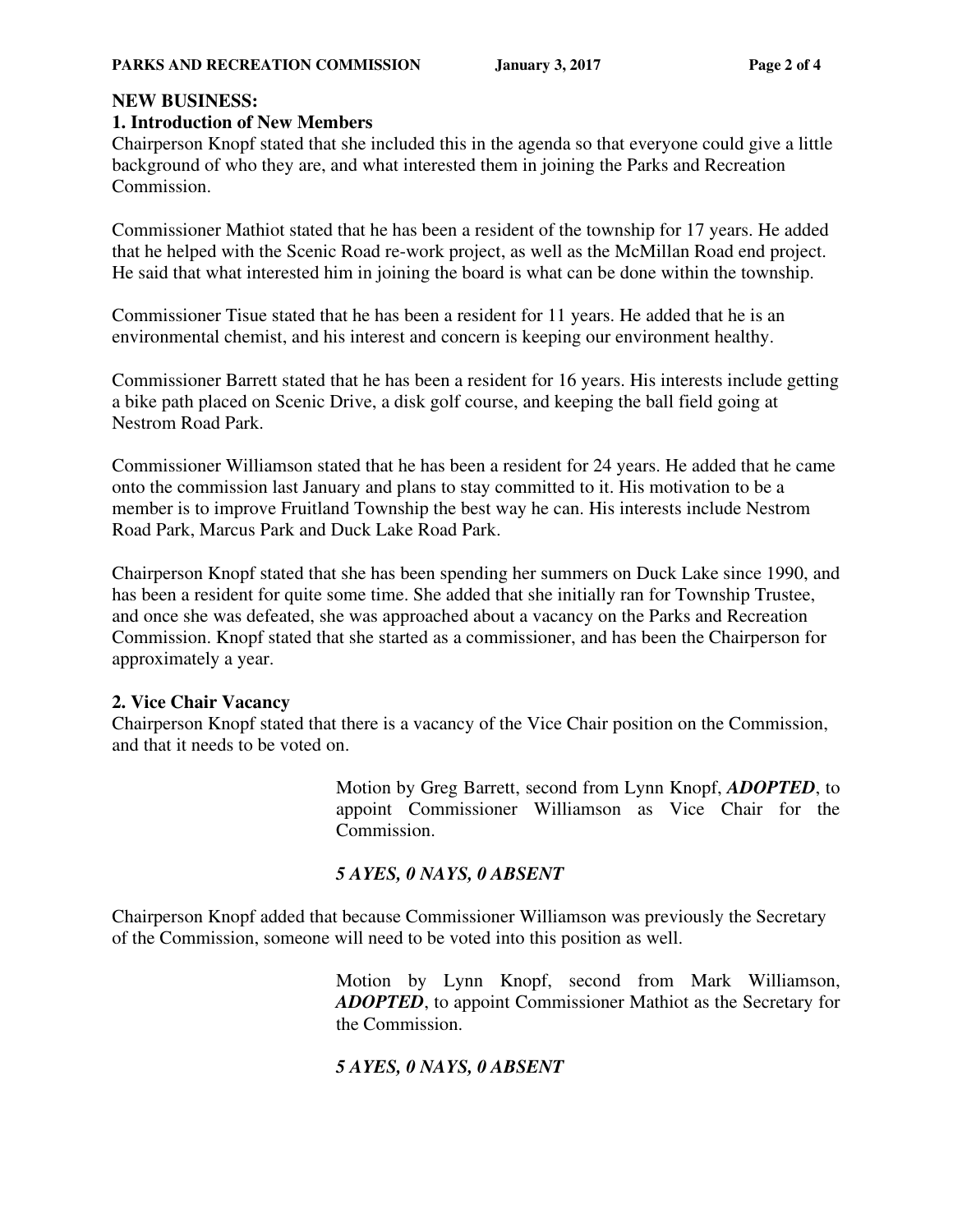#### **PARKS AND RECREATION COMMISSION** January 3, 2017 Page 3 of 4

## **3. Baseball Field Maintenance**

Chairperson Knopf stated that Steve Urban, a previous Parks and Recreation commissioner, has taken care of the Nestrom Road Park baseball field for many years, that he is retiring and giving up the project. Commissioner Williamson added that it has been 17 years of care that Steve Urban has provided, and although he tried talking him into continuing the care, Steve is no longer interested. One concern is that the field is underutilized. Mark added that the field needs to be promoted, and possibly start tournaments at the park.

Commissioner Mathiot questioned what kind of upkeep is needed, and Chairperson Knopf stated that she has tried getting an inventory from Steve Urban, but that she has been unsuccessful. Commissioner Mathiot stated that it has probably been hard for Steve Urban to give a detailed description because it has been his passion and heart. Chairperson Knopf also added that the commission needs to work on the upcoming budget, and that the work that Steve has done previously needs to be included. Commissioner Williamson stated that he's sure we can get Tru-Green to take care of the field since they are already fertilizing it and taking care of other areas for the Township. Commissioner Mathiot suggested checking around as well, as he has used another company for his home in the past and the cost is much more reasonable.

Commissioner Mathiot added that it is hard to put money into something when it is underutilized, and Chairperson Knopf said that it's not something the commission can just let go. Commissioner Mathiot said that he has a friend that is very involved with the Little Vikes and added that he will speak with the friend to see about interest in using the ball field at Nestrom Road Park.

The commission has agreed to looking into what upkeep is needed and what fees will be included as well.

### **4. Boy Scout Eagle Badge Project**

Chairperson Knopf stated that she received a call from Clerk Karolyn Rillema with a young man interested in doing a project for the township in order to earn his Boy Scout Eagle Badge. She added that she has a few ideas. One idea included 4 x 4 posts to show where the walkways and trails are located throughout the township that the commission requested to do last year's budget. Commissioner Williamson asked when the young man needs to know what he's doing, and Chairperson Knopf stated that he has to know what he'll be doing by the middle to end of the week.

# **OLD BUSINESS:**

# **1. Items for 2017-2018 Budget**

Chairperson Knopf stated that a lot of townships offer comment boxes at their parks, and she thinks it would be a good idea to include them at each pavilion at Nestrom Road Park, as well as one at Marcus Park. Commissioner Barrett questioned what the cost would be, and she responded that when she looked into having them made last year, the cost was \$175 for three boxes. Commissioner Mathiot admitted that a comment box is not something he would personally use, that he would instead go directly to the township regarding any issues he had.

Commissioner Barrett questioned whether it would be a good idea to advertise the Parks and Recreation Commission meetings on these comment boxes, and Commissioner Williamson stated that he would use the township E-News to do such a thing, which is something he would like to have the commission included in. After much discussion, the commissioners agreed that